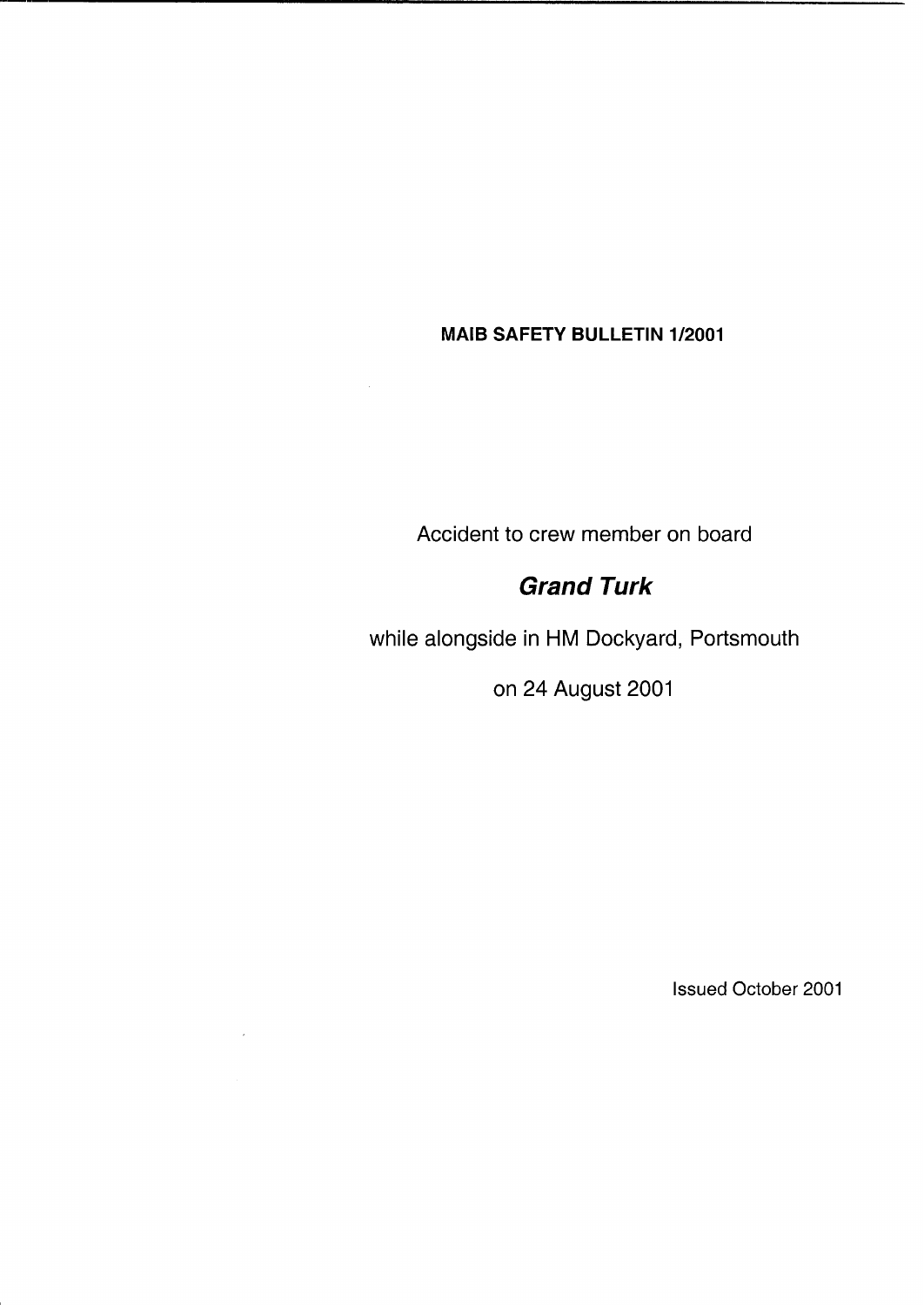#### **MAIB SAFETY BULLETIN 1/2001**

This document, containing safety recommendations, has been produced for marine safety purposes, only on the basis of information to date.

The *Merchant Shipping (Accident Reporting and Investigation) Regulations 1999*  provide for the Chief Inspector of Marine Accidents to make recommendations at any stage of an investigation if, in his opinion, it is necessary or desirable to do *so.* 

The Marine Accident Investigation Branch **(MAIB)** is carrying out an investigation of the premature ignition of black powder in a muzzle-loading cannon, and the subsequent injury to a crew member on board *Grand Turk* while alongside in HM Dockyard, Portsmouth on **24** August 2001. The **MAIB** will publish a full report on completion of the investigation.

The MAIB'S initial inquiries have shown evidence of safety shortcomings in relation to the cannon-firing procedures practised on board this vessel, and in particular to the safety of gun crew members.

These concerns relate to :

- Changes in the construction of the black powder cartridges  $\bullet$
- Gun drill and training  $\bullet$
- Time between firings.

Jamsping

J **S** Lang Rear Admiral Chief Inspector of Marine Accidents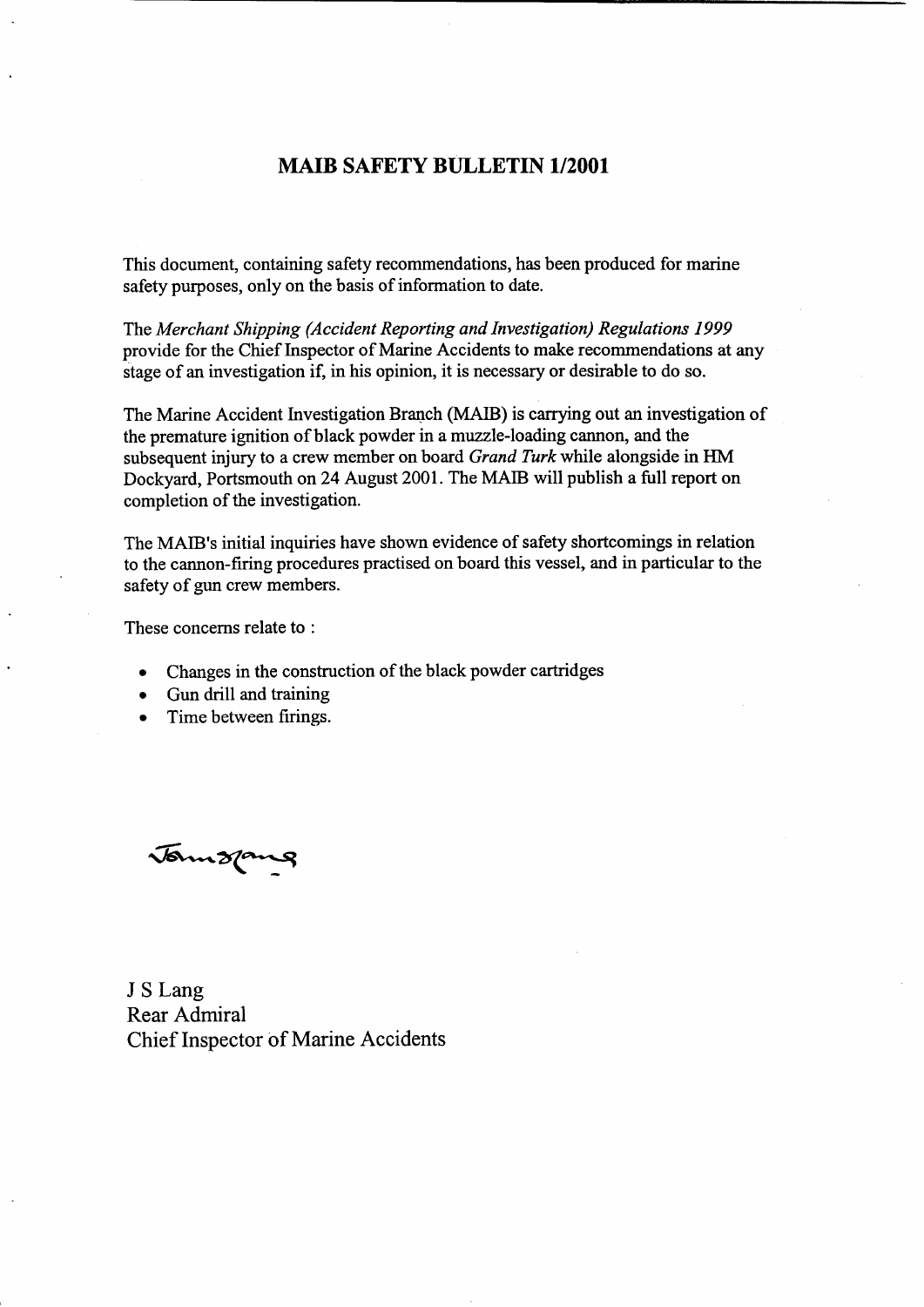### **SAFETY RECOMMENDATIONS**

### *Background*

*Grand Turk,* a 26-cannon, three-masted frigate built in 1997 in the style of vessels circa 1791, was moored alongside the north wall of HM Dockyard, Portsmouth while acting **as** a private guest ship during the International Festival of the Sea.

One of the pre-arranged activities on *Grand Turk* was cannon fire firing a blank charge of black powder in one of the 9-pound reproduction cannons. On Friday **24**  August 2001, all six 9-pound cannons on the port side were loaded and wadded, but not primed. At 1200, the noon cannon was fired. The reloading process started immediately in the following manner:

A wet sheepskin swabber was inserted in muzzle of cannon and pushed to breech before being removed.

A wormer was then inserted in muzzle, pushed to the breech, rotated, and withdrawn.

**A 400gm** charge was then inserted in the muzzle and pushed to the breech by the rammer.

Before the rammer could be removed, the black powder charge ignited prematurely, causing the rammer to be ejected with some force from the cannon, striking a crewman's left hand. The use of the wormer after the swabber is thought to have uncovered burning material, which subsequently ignited the charge.

The crewman's injuries resulted in the loss of his little finger down to the knuckle, as well as serious damage to the middle finger of his left hand.

### *Safety Recommendations*

#### *Grand Turk's* **master is recommended to:**

- 1. Follow the advice given by the Keeper of Artillery, Royal Armouries, on the correct procedures and training for safe operation of period gun drill, as stated in his documents *Blank Firing on Grand Turk* and *Muzzle Loading Gun Drill.*
- **2.** Ensure that all crew members involved in *gun* drill are fully conversant with the recommendations on safe operations of cannon firing, and that all gun captains are aware of their command responsibilities for the safety of themselves and their gun crew.
- **3.** Review the current construction of the black powder cartridges immediately. Either suitable cloth or paper should be used in place of plastic bags; guidance on this issue to be obtained from the Keeper of Artillery, Royal Armouries.